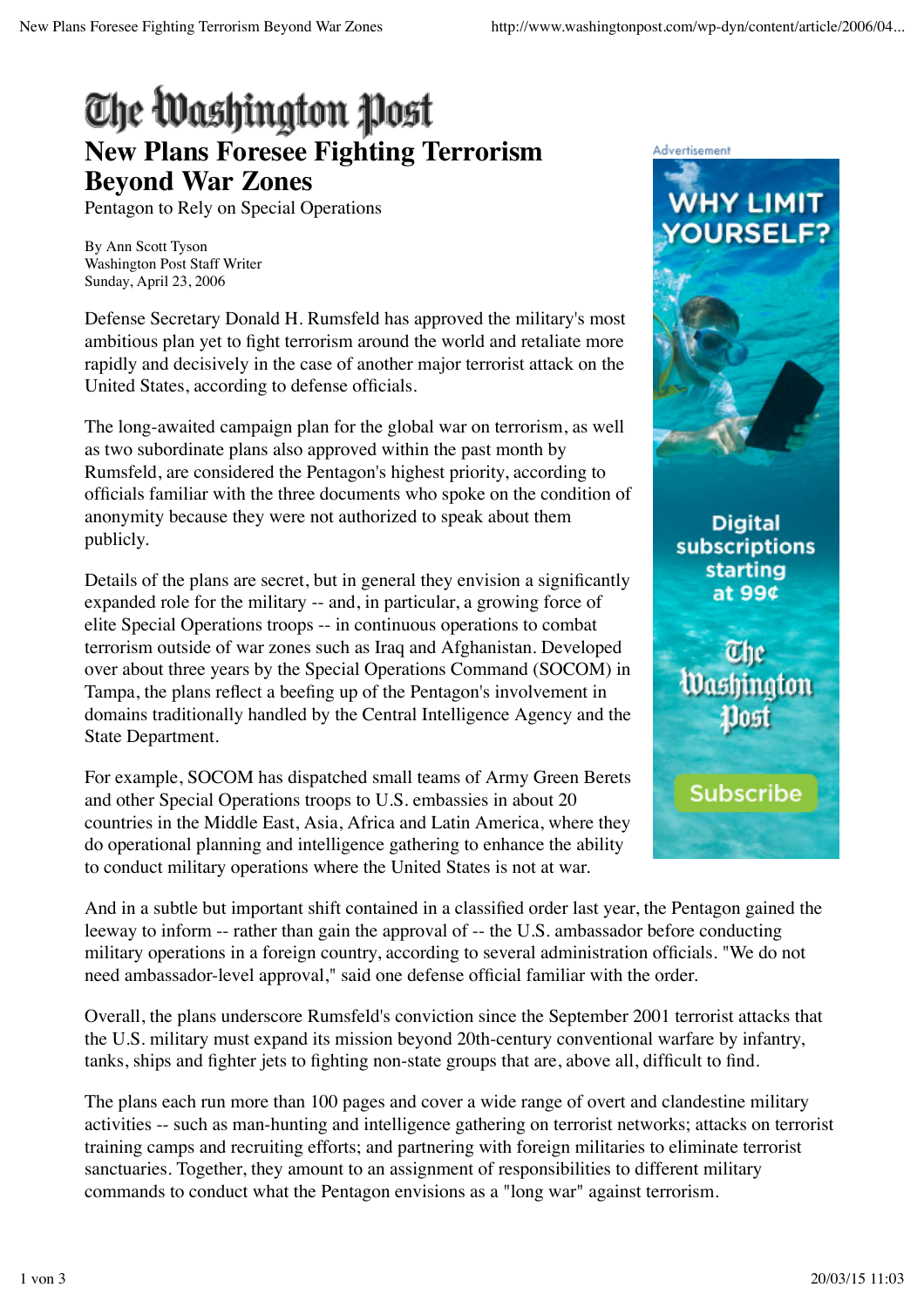The main campaign plan sets priorities, allocates resources such as manpower and funding, and coordinates operations among regional military commands to implement the Pentagon's broader National Military Strategic Plan for the War on Terrorism, published in unclassified form in February. It lays out nine key goals, such as targeting terrorist leaders, safe havens, communications and other logistical support, and countering extremist ideology.

A second detailed plan is focused specifically on al-Qaeda and associated movements, including more than a dozen groups spread across the Middle East, Central Asia, Southeast Asia and Africa. Such groups include the Egyptian Islamic Jihad and Ansar al-Islam in the Middle East, Jemaah Islamiya in Indonesia, and the Salafist Group for Preaching and Combat in Saharan Africa.

A third plan sets out how the military can both disrupt and respond to another major terrorist strike on the United States. It includes lengthy annexes that offer a menu of options for the military to retaliate quickly against specific terrorist groups, individuals or state sponsors depending on who is believed to be behind an attack. Another attack could create both a justification and an opportunity that is lacking today to retaliate against some known targets, according to current and former defense officials familiar with the plan.

This plan details "what terrorists or bad guys we would hit if the gloves came off. The gloves are not off," said one official, who asked not to be identified because of the sensitivity of the subject.

The Pentagon declined to comment on the counterterrorism plans or their approval, citing longstanding policy. "We do not discuss contingency plans or future operations," said Cmdr. Greg Hicks, a Defense Department spokesman. SOCOM's deputy commander, Vice Adm. Eric T. Olson, said earlier this month in Senate testimony that the plans had been approved.

Special Operations Command, led by Gen. Doug Brown, has been building up its headquarters and writing the plans since 2003, when Rumsfeld first designated it as the lead command for the war on terrorism. Its budget has grown 60 percent since 2003 to \$8 billion in fiscal 2007. President Bush empowered the 53,000-strong command with coordinating the entire military's efforts in counterterrorism in 2004.

"SOCOM is, in fact, in charge of the global war on terror," Brown said in testimony before the House last month. In this role, SOCOM directs and coordinates actions by the military's regional combatant commands. SOCOM, if directed, can also command its own counterterrorist operations - such as when a threat spans regional boundaries or the mission is highly sensitive -- but it has not done so yet, according to Olson, and other officials say that is likely to be the exception to the rule.

To extend its reach to more countries, SOCOM is increasing by 13,000 the number of Special Operations troops, including Special Forces soldiers skilled in language and working with indigenous militaries, and Delta Force operatives and Navy SEAL teams that form clandestine "special mission units" engaged in reconnaissance, intelligence gathering and man-hunting. Already, SOCOM is seeing its biggest deployments in history, with 7,000 troops overseas today, but the majority have been concentrated in Iraq and Afghanistan, with 85 percent last year in the Middle East, Central Asia or the Horn of Africa.

But SOCOM's more robust role -- while adding manpower, specialized skills and organization to the fight against terrorism -- has also led to some bureaucratic tensions, both inside the military with the joint staff and regional commands, as well as with the CIA and State Department. Such tensions are one reason SOCOM's plan took years.

When SOCOM first dispatched military liaison teams abroad starting in 2003, they were called "Operational Control Elements," a term changed last year because "it raised the hackles of regional